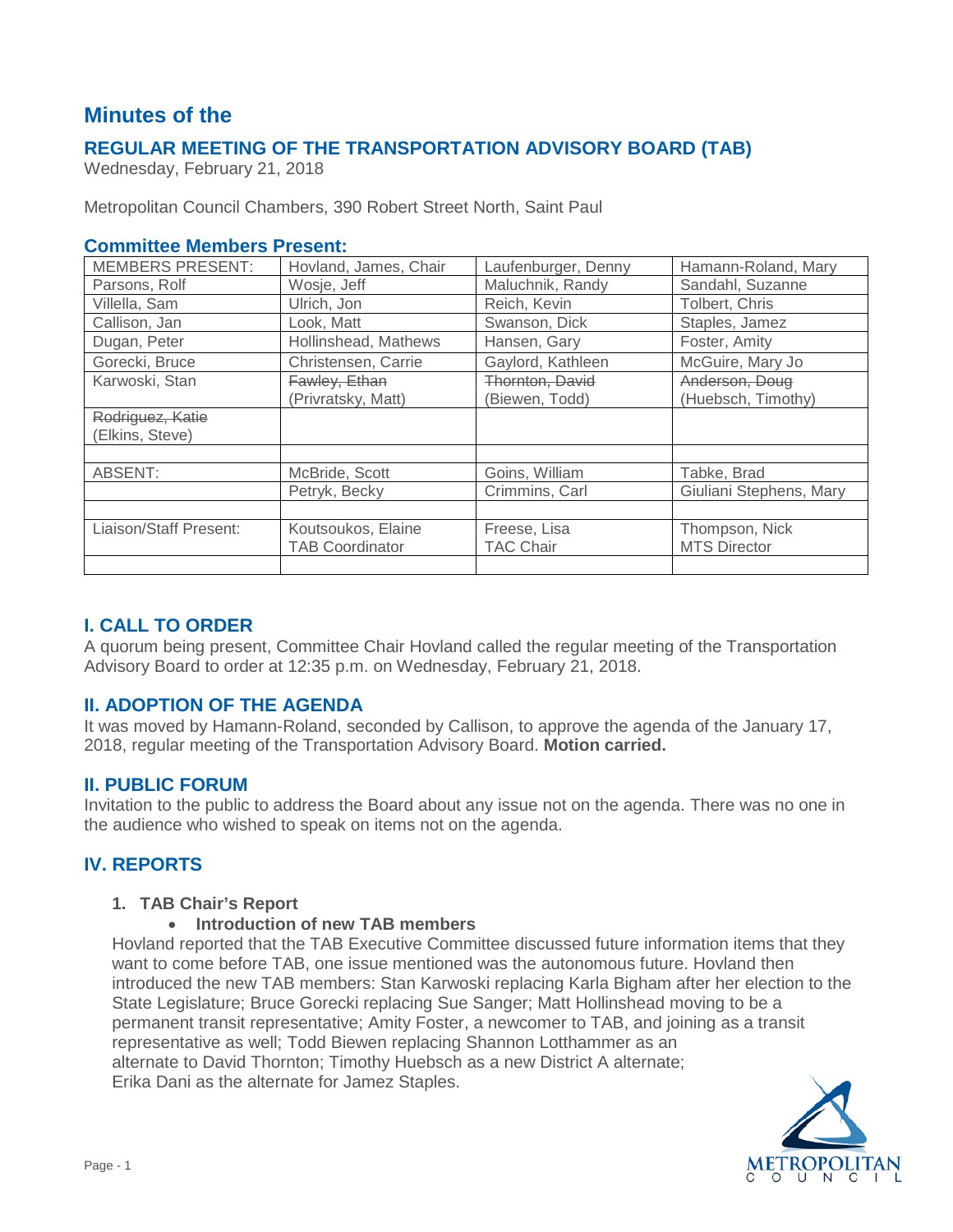#### **2. Agency Reports** MnDOT, MPCA, MAC, and Metropolitan Council

MnDOT, Brian Isaacson on behalf of Scott McBride: Corridors of Commerce received 300+ suggestions, removing duplicates it came to around 150,

and 75 of those were in the Metro.

#### MPCA, Todd Biewen on behalf of David Thornton:

The Beneficiary Mitigation Plan for the Volkswagen Settlement has been released for public comment and they are requesting input on the plan through March 19, 2018. Villella said school districts where 40% of students are eligible for free and reduced lunches is the benchmark; he asked where that number comes from. Biewen said he will have to follow up on why that is a component to which projects are chosen. Hamann-Roland added that she read in the report that there are higher level of children exposed to pollution in areas that have a higher level of free and reduced lunches. Biewen agreed. Villella said his concern is if there are not enough districts that qualify, school buses then won't be invested in. Hamann-Roland shared that she was on the school board before she was Mayor and that even in a lot of suburban communities there are high levels of free and reduced lunches, she thinks there would be an even distribution. Reich shared that where the strongest confluence of poverty and pollution is found, there is often 80-90% free and reduced lunch. Chair Hovland asked if the targeted percentages will remain consistent through the grant phases. Biewen answered that these are the targets for the first two years and then they will be evaluating and considering adjustment. Hovland asked what the electric vehicle charging station goal is statewide in terms of geographic disbursement. Biewen answered that rest stops are included, and this is something in the strategic plan so they're still working on the goal targets and can bring it back to TAB. Hovland asked who provides the data to the legislature on electrification. Biewen said that MPCA is one of many agencies that provide data to the legislature. Privratsky said a lot of the data is an amalgam of various reports, a mix of local sources and national sources. Hollinshead commented that there are ten buses listed, he wondered if they will all go to Metro Transit.

#### MAC, Bridget Rief on behalf of Carl Crimmins:

Sun Country is now outsourcing some of their ground services which is affecting a number of jobs, Jet Blue is starting service in May to one destination, Chicago. Construction will soon be moving to the next phase of remodeling. The hotel is scheduled to open in July. Laufenburger shared that as a Crew 52 member he heard a number of appreciative comments concerning how the airport handled the traffic of over 60,000 people for the Super Bowl. McGuire asked for dates on construction completion. Rief shared that areas will be opened up as they go. Hovland asked Rief to share the amount of money the MAC reinvests in the airport every year from a capital standpoint. Rief stated that MAC averages 100 million dollars a year invested, mostly into the terminal model.

#### Metropolitan Council, Steve Elkins on behalf of Katie Rodriguez:

A week from Friday, March 2, there will be a summit on the D Line at the Heywood Garage. There is additional funding that is required from the legislature, the governor has 40 million of the 75 million in the bonding bill, 35 million dollars are still needed in the bonding bill. State and local money is currently on target. It is uncertain how the federal administration will impact funding.

Hovland shared that MnDOT has released a preliminary view of the Trump Administration Infrastructure Plan.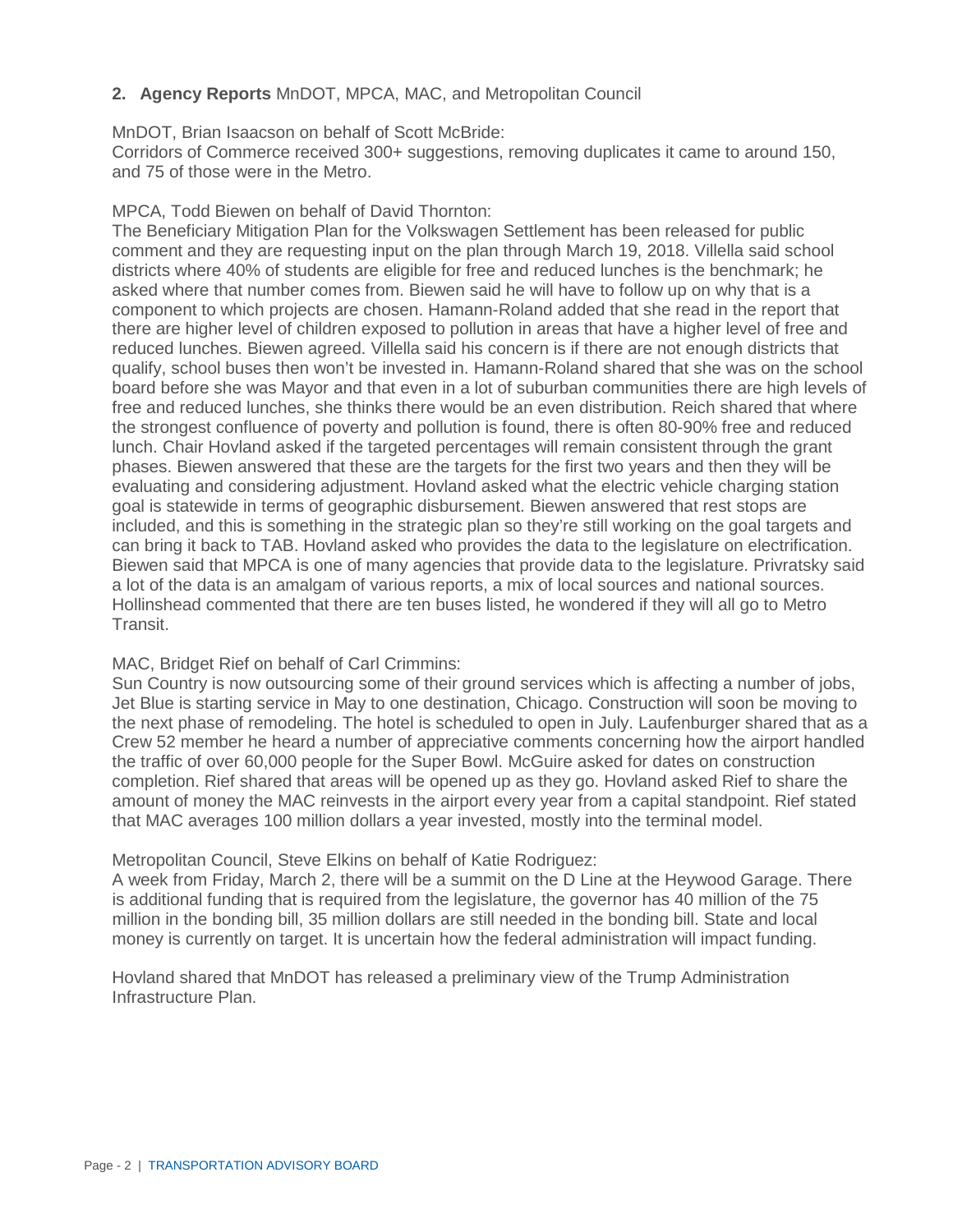### **3. Technical Advisory Committee Meeting Report**

Freese reported that a working group was established to work on Scope Change Policy which was prompted by action items on this agenda. Ted Schoenecker from Ramsey County Public Works will be serving as Freese's Vice Chair.

## **V. CONSENT ITEMS**

#### **1. Approval of Minutes from January 17, 2018**

It was moved by Hamann-Roland, seconded by Laufenburger, to approve the minutes of the January 17, 2018, regular meeting of the Transportation Advisory Board with typographical edits from Callison. **Motion carried.**

#### **VI. ACTION ITEMS**

#### **1. 2018-21 Streamlined 2018 UPWP Amendment**

TAC Chair Lisa Freese presented this item. Dugan passed around copies of the streamlined TIP amendment procedure from MTS Senior Planner Joe Barbeau.

It was moved by Hamann-Roland, seconded by McGuire, that:

The TAB adopt one amendment to the 2018 UPWP to reflect the System to System Interchange Study. **Motion carried.**

#### **2. 2018-18 2018-2021 Streamlined TIP Amendment for MnDOT: Traffic Management System Projects**

TAC Chair Lisa Freese presented this item. There were no questions or comments.

It was moved by Callison, seconded by Hamann-Roland, that:

The TAB adopt the amendment into the 2018-2021 TIP to increase the cost of a MnDOT traffic management project (SP # 8825-614) and add another (SP # 8825-664). **Motion carried.**

#### **3. 2018-19 2018-2021 Streamlined TIP Amendment for MnDOT: Water Resources Projects**

TAC Chair Lisa Freese presented this item. Hovland commented that the TAB Executive Committee also observed that this is a positive item with funding going towards projects that often get put on the backburner: pond restoration, pipes and culverts cleanouts, etc.

It was moved by Parsons, seconded by Wosje, that: The TAB adopt the amendment into the 2018-2021 TIP to add two MnDOT water resources projects (SP # 8825-558 and SP # 8825-681). **Motion carried.**

#### **4. 2018-20 2018-2021 Streamlined TIP Amendment: Travel Behavior Inventory, Metropolitan Council**

TAC Chair Lisa Freese presented this item. Hovland asked if funding is being aligned with the project, Freese answered in the affirmative.

It was moved by Swanson, seconded by Callison, that: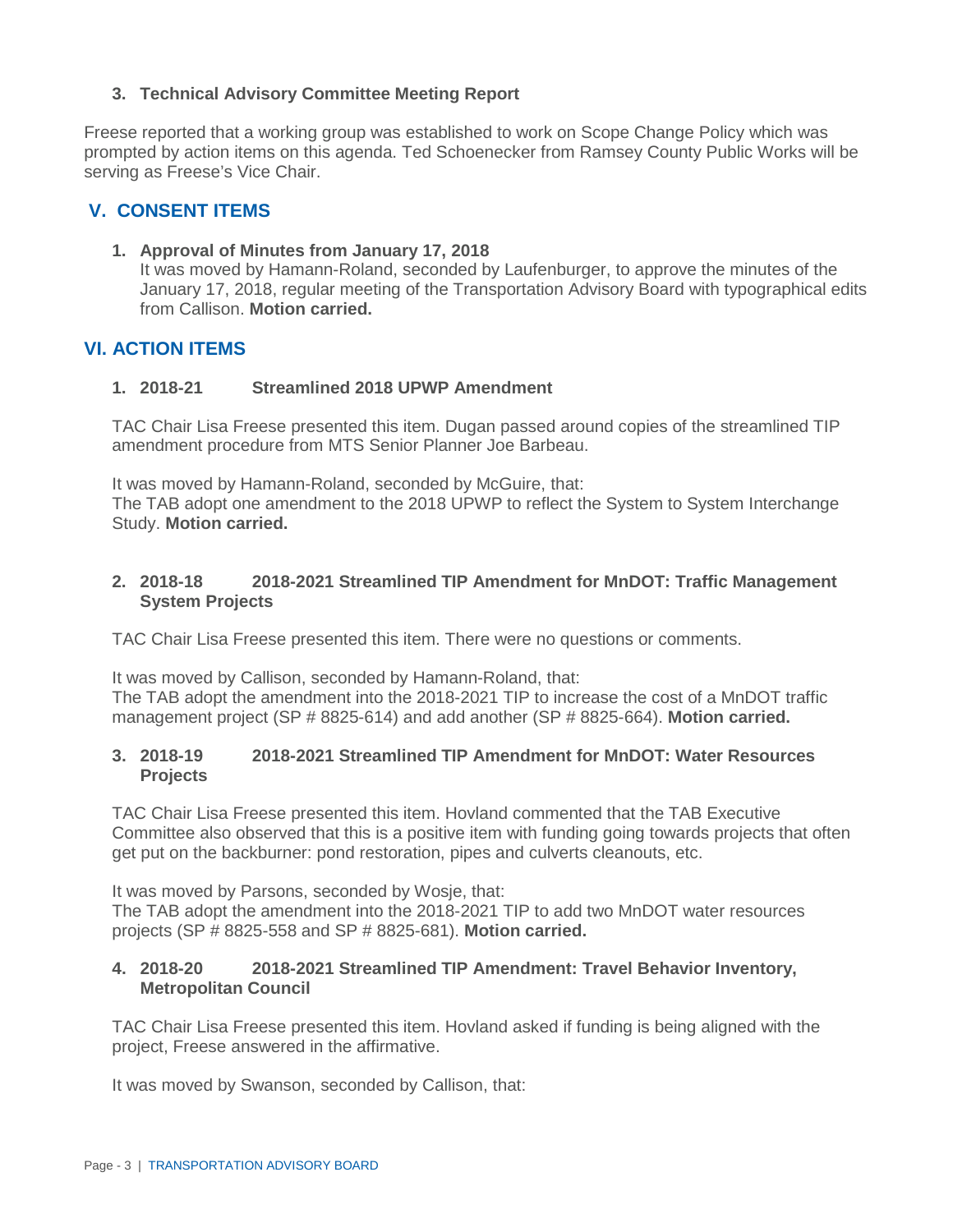The TAB adopt the amendment into the 2018-2021 TIP to add the Metropolitan Council's Travel Behavior Inventory project (SP # 090-070-023). **Motion carried.**

#### **5. 2018-10 Scope Change Request for Minneapolis's 6th Street Overhead Signal Additions Project**

TAC Chair Lisa Freese presented this item. Reich commented that there is a kind-for-kind shift from one project to another, with no need to double dip from a funding source. Reich said he is glad a task force will help clarify this. Callison asked if this was consistent with what has been done in the past. Freese said yes, it is, with nuances. Wosje asked if historically we have handled scope changes by taking things out, reducing the scope, reducing the federal funding that goes with it, but this one seems to be adding more work back in even though the TAC Funding and Programming Committee said that has not been done historically. Freese said she feels that TAC has gotten more detailed in how they review scope change amendments. Wosje voiced his concern for setting a precedence. Hovland stated that he does not think that this has precedential value and the cost change is de minimis. Reich concurred and voiced his appreciation for the task force helping clarify kind-for-kind. Ulrich added that the lesson for the applicant seems to be not to include so many details in their application. Freese shared that she doesn't think we should be digging into details that are de minimis, that a scope change, in her estimation, would be if a project was shortened by a street, etc. TAB Coordinator Elaine Koutsoukos shared that when applicants ask for advice they are told to put in elements but not too much detail: add "landscaping" but do not say specifically "ten trees", etc. Hovland shared that in the Executive Committee it was discussed that there is the need to decide how these situations should be viewed, a dollar amount, principles regardless of dollar amount, etc. Hollinshead shared that a useful analogy might be design-build versus bid-in-spec, favoring design-build based on trust in the applicant.

It was moved by Reich, seconded by Hamann-Roland, that:

The TAB approve a scope change request for the City of Minneapolis's  $6<sup>th</sup>$  Street Overhead Signal Additions Project (SP # 141-030-036) to remove two pedestrian curb ramps, two accessible pedestrian signals, and two pedestrian countdown timers; add two curb extensions; and fund the project at 90% federal, thereby reducing the federal award by \$9,900. **Motion carried.**

#### **6. 2018-11 2018-2021 TIP Amendment: City of Minneapolis 6th Street Overhead Signal Additions Project**

TAC Chair Lisa Freese presented this item. There were no questions or comments.

It was moved by Reich, seconded by Hansen, that:

The TAB approve an amendment to the 2018-2021 TIP to change the cost of the City of Minneapolis's 6<sup>th</sup> Street Overhead Signal Additions Project (SP # 141-030-036), reflective of the federal award granted in the scope change (action item 2008-10). **Motion carried.**

#### **7. 2018-12 Scope Change Request for City of Minneapolis's University of Minnesota Protected Bikeways Project**

TAC Chair Lisa Freese presented this item. Reich stated that it is a very similar project just a different term explained. Privratsky said that he thinks this is one of the most heavily biked area in the Twin Cities, and that bikers and drivers seem to like the bollards. Swanson voiced his concern over setting the precedent for TAB. Wosje said that this item is again an example of a small dollar amount making it easy to approve, except the difference is that instead of the last action item where the issue was one of over-disclosure, this one seems like additional funds are causing a project extension. Reich noted that both projects were prompted by outside resources that weren't anticipated when the applications were made. Privratsky shared that he thinks a case-by-case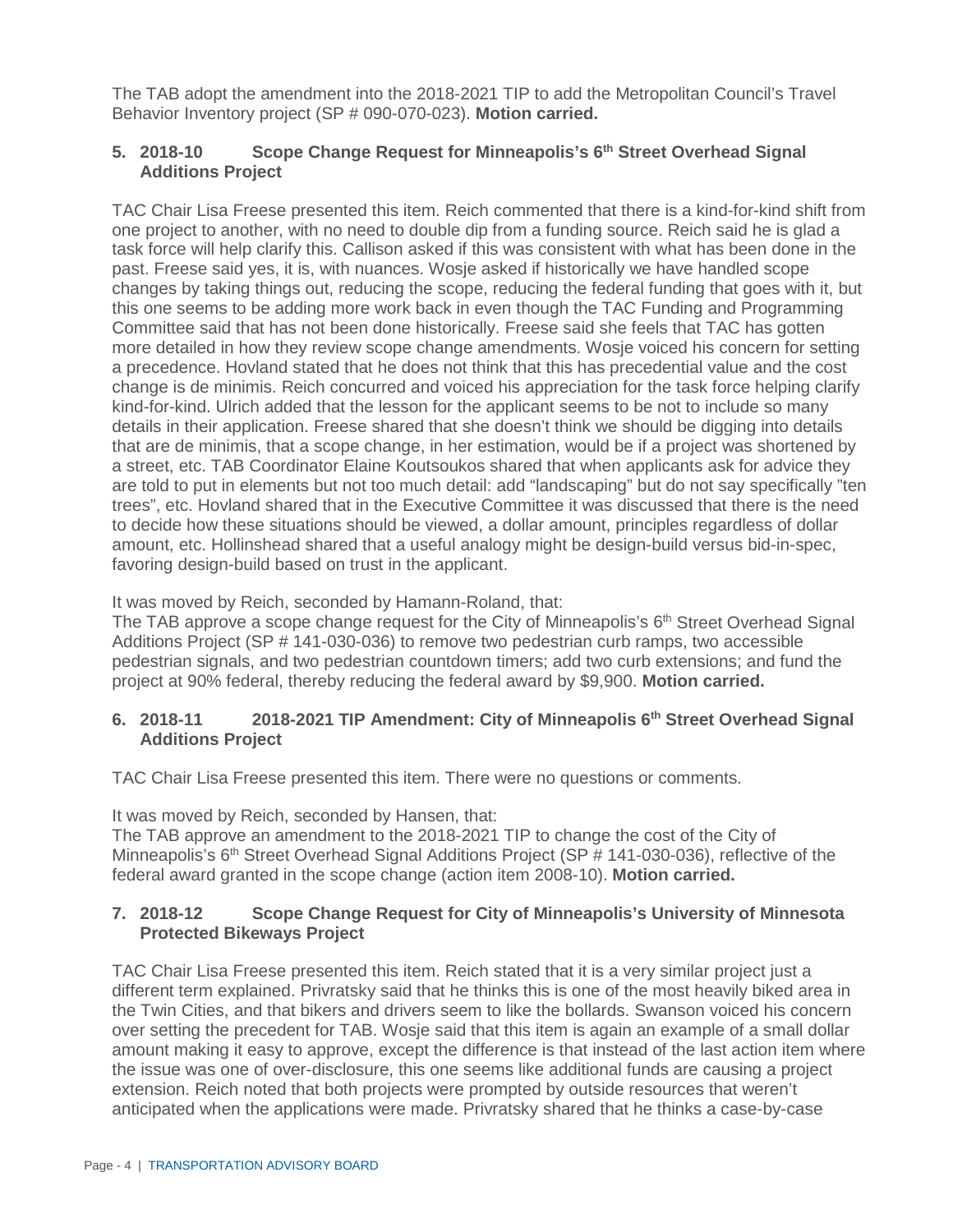decision-making process is what he is comfortable with and that each mode is different. Hovland said that in his memory, there have been a number of times they have sent issues back to the TAC to come back with clearly defined issues and both sides of arguments presented. Callison said she is okay even if this does create precedent, because if the change is de minimis and true to the project then maybe this is an appropriate action. Ulrich commented that policies serve TAB and TAB should not feel locked in to a policy. Laufenburger said that as public officials there is the responsibility to give constituents consistency and predictability; however, we should allow a decision to deviate from policy if it is de minimis or extenuating circumstances. Parsons said that he thinks "de minimis" should be defined – a percentage or dollar amount to serve as the trip point.

It was moved by Privratsky, seconded by Reich, that:

The TAB approve a scope change request for the City of Minneapolis's University of Minnesota Protected Bikeways Project (SP # 141-030-041) to remove a segment of the project and add an additional segment with no reduction in federal funds. **Motion carried with Wosje opposing.**

#### **8. 2018-13 2018-2021 TIP Amendment: City of Minneapolis's University of Minnesota Protected Bikeways Project**

TAC Chair Lisa Freese presented this item. There were no questions or comments.

It was moved by Reich, seconded by Foster, that:

The TAB approve an amendment to the 2018-2021 TIP to amend the scope of the City of Minneapolis's University of Minnesota Protected Bikeways Project (SP # 141-030-041). **Motion carried.**

#### **9. 2018-15 Program Year Extension Request: Washington Tech Safe Routes to School Improvements**

TAC Chair Lisa Freese presented this item. Privratsky said that this area is one of the hardest areas to walk, there have been a number of pedestrian deaths in this area. Look asked how often extensions are provided. Freese said there are a couple received a year, often because of an applicant's unexpected issue with a railroad or another entity. Look commented that funding should be provided at the time the project will be completed. Freese said they had applied for 2020 funding, because of the way funding was allocated they ended up with 2018 funding, but their original request was for a different year. McGuire said they applied for the later year funding, but they were asked to do it earlier by TAB. Tolbert said this was a priority for Saint Paul but had trouble with matching funds. City of Saint Paul's civil engineer Elizabeth Stiffler shared that all local funding available for matches was designated for two other projects and they were not aware of the issue because that designation happened before they received the letter stating that they received 2018 money instead. Gorecki added that there is a limit of one extension per project.

It was moved by Privratsky, seconded by Tolbert, that:

The TAB approve the City of St. Paul's program year extension request to move the Washington Tech Safe Routes to School improvements project (SP # 164-591-003) to 2019. **Motion carried.**

#### **10. 2018-16 Final Draft Airlake Airport 2035 Long Term Comprehensive Plan (LTCP) Review**

TAC Chair Lisa Freese presented this item. Look asked if this has gone through a public process. Freese said it has, in addition to the TAC process.

It was moved by Hansen, seconded by Huebsch, that: